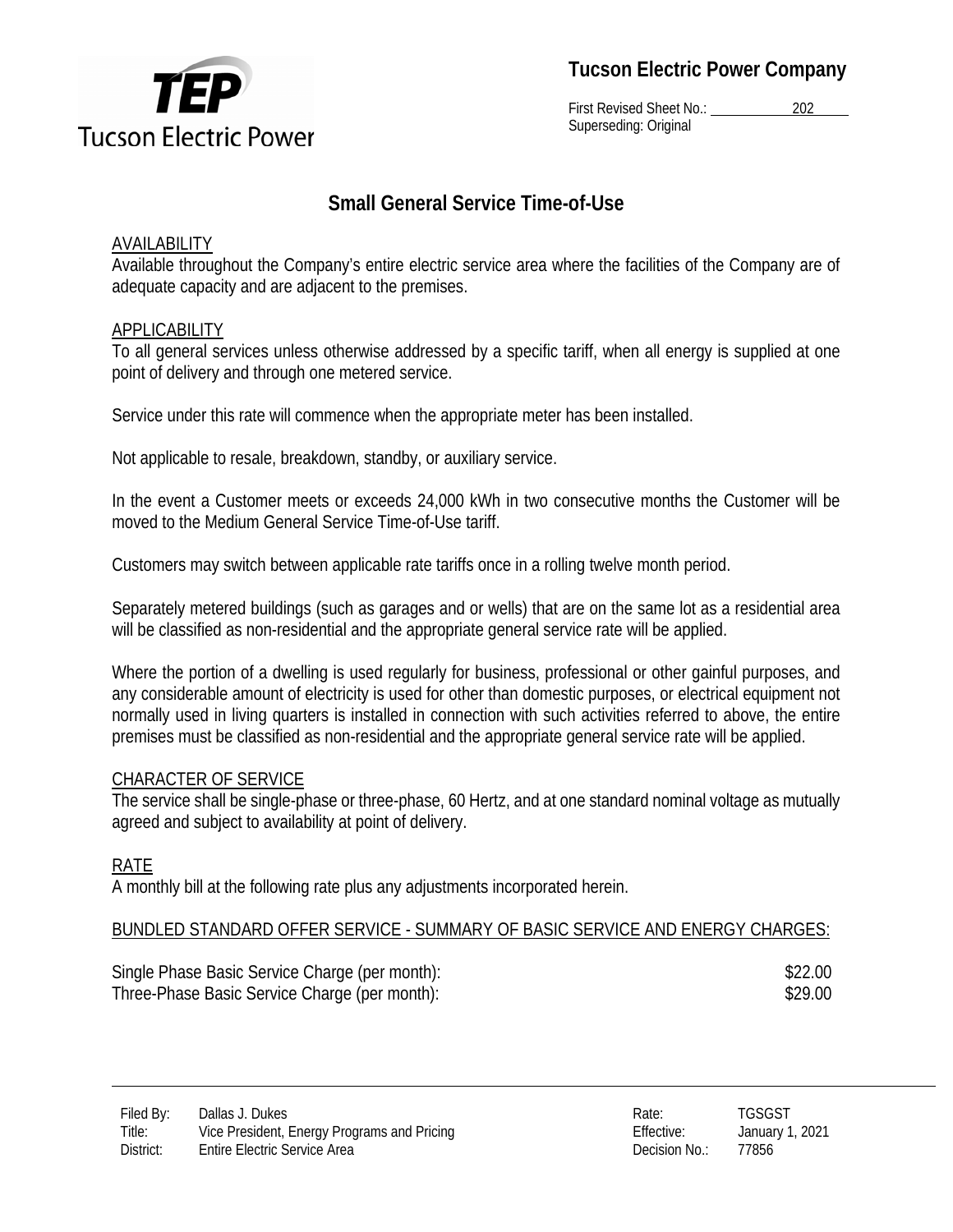

# **Tucson Electric Power Company**

First Revised Sheet No.: 202 - 1 Superseding: Original

|                                                                                                                         | Summer<br>(May - September) | Winter<br>(October - April) |
|-------------------------------------------------------------------------------------------------------------------------|-----------------------------|-----------------------------|
| Energy Charges (per kWh):                                                                                               |                             |                             |
| $0 - 500$                                                                                                               | \$0.088693                  | \$0.077040                  |
| <b>Over 500</b>                                                                                                         | \$0.098628                  | \$0.091673                  |
| Energy Charge is a bundled charge that includes: Local Delivery-Energy (Local Delivery and/or Distribution exclusive of |                             |                             |

 $\bar{s}$  a bundled charge that includes: Local Delivery-Energy (Local Delivery and/or Distribution exclusive of Transmission/Ancillaries), Generation Capacity, Fixed Must-Run, Transmission and Ancillary Services.

| Power Supply Charge (per kWh):                                                                                        | Summer            | Winter            |
|-----------------------------------------------------------------------------------------------------------------------|-------------------|-------------------|
|                                                                                                                       | (May – September) | (October – April) |
| Base Power Supply On-Peak                                                                                             | \$0.063696        | \$0.033946        |
| Base Power Supply Off-Peak                                                                                            | \$0.022871        | \$0.022908        |
| The Dower Supply Charge is the sum of the Rase Dower Supply Charge and the Durchased Dower and Euel Adjustment Clause |                   |                   |

The Power Supply Charge is the sum of the Base Power Supply Charge and the Purchased Power and Fuel Adjustment Clause (PPFAC), a per kWh adjustment in accordance with Rider-1-PPFAC. PPFAC reflects increases or decreases in the cost to the Company for energy either generated or purchased above or below the base cost per kWh sold.

#### TIME-OF-USE TIME PERIODS

The Summer On-Peak period is 2:00 p.m. to 8:00 p.m., Monday through Friday (excluding Memorial Day, Independence Day, and Labor Day).

The Winter On-Peak periods are 6:00 a.m. to 10:00 a.m. and 5:00 p.m. to 9:00 p.m., Monday through Friday (excluding Thanksgiving Day, Christmas Day, and New Year's Day).

All other hours are Off-Peak. If a holiday falls on Saturday, the preceding Friday is designated Off-Peak; if a holiday falls on Sunday, the following Monday is designated Off-Peak.

#### DIRECT ACCESS

A Customer's Direct Access bill will include all unbundled components except those services provided by a qualified third party. Those services may include Metering (Installation, Maintenance and/or Equipment), Meter Reading, Billing and Collection, Transmission and Generation. If any of these services are not available from a third party supplier and must be obtained from the Company, the rates for Unbundled Components set forth in this tariff will be applied to the customer's bill.

#### FOR DIRECT ACCESS: ARIZONA INDEPENDENT SCHEDULING ADMINISTRATOR (AZISA) CHARGE

A charge per kWh shall, subject to FERC authorization, be applied for costs associated with the implementation of the AZISA in Arizona.

### TEP STATEMENT OF CHARGES

For all additional charges and assessments approved by the Arizona Corporation Commission see the TEP Statement of Charges which is available on TEP's website at www.tep.com.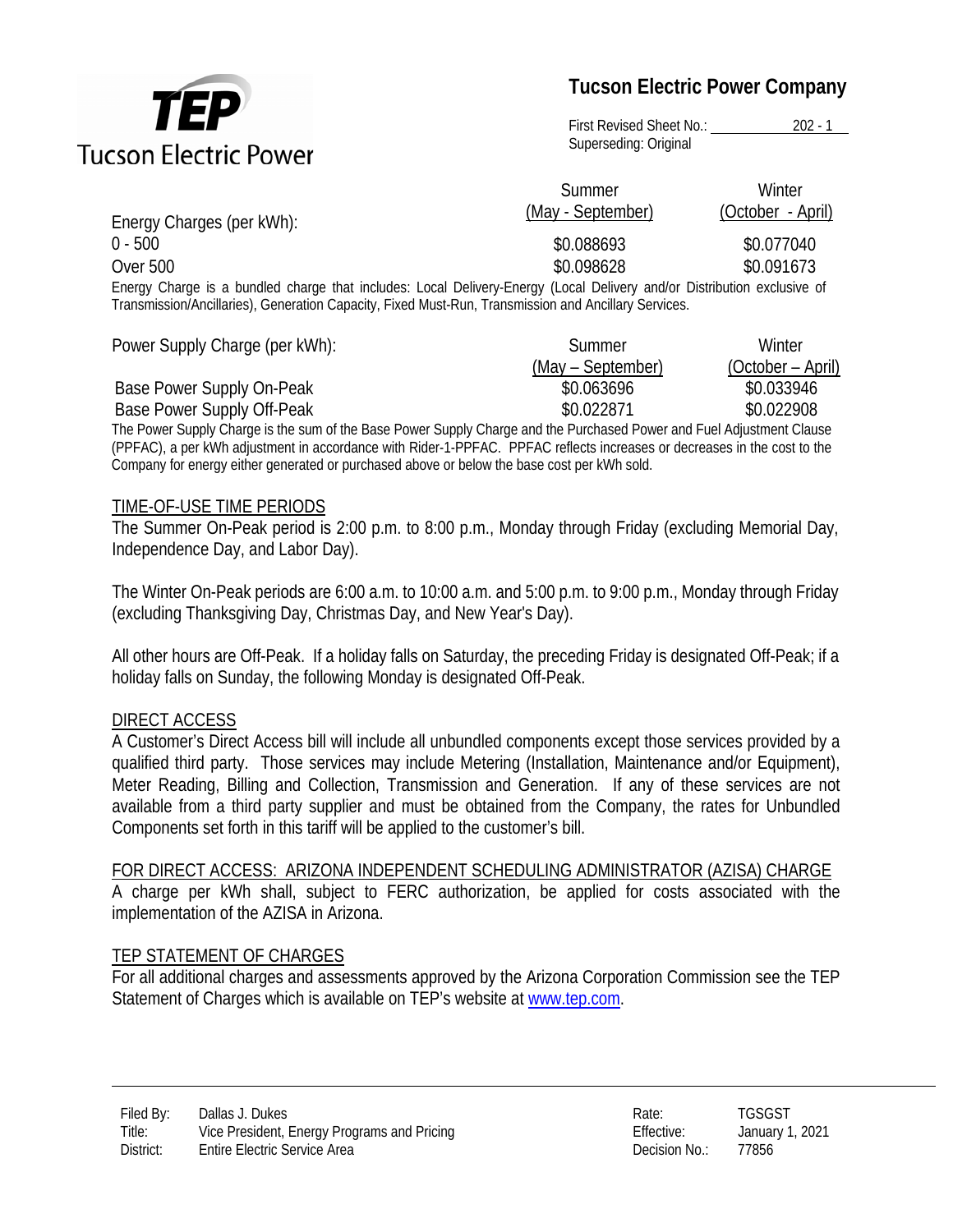

**Tucson Electric Power Company** 

First Revised Sheet No.: 202 - 2 Superseding: Original

## TAX CLAUSE

To the charges computed under the above rate, including any adjustments, shall be added the applicable proportionate part of any taxes or governmental impositions which are or may in the future be assessed on the basis of gross revenues of the Company and/or the price or revenue from the electric energy or service sold and/or the volume of energy generated or purchased for sale and/or sold hereunder.

### RULES AND REGULATIONS

The standard Rules and Regulations of the Company as on file with the Arizona Corporation Commission shall apply where not inconsistent with this rate.

### ADDITIONAL NOTES

Additional charges may be directly assigned to a customer based on the type of facilities (e.g., metering) dedicated to the customer or pursuant to the customer's contract, if applicable. Additional or alternate Direct Access charges may be assessed pursuant to any Direct Access fee schedule authorized.